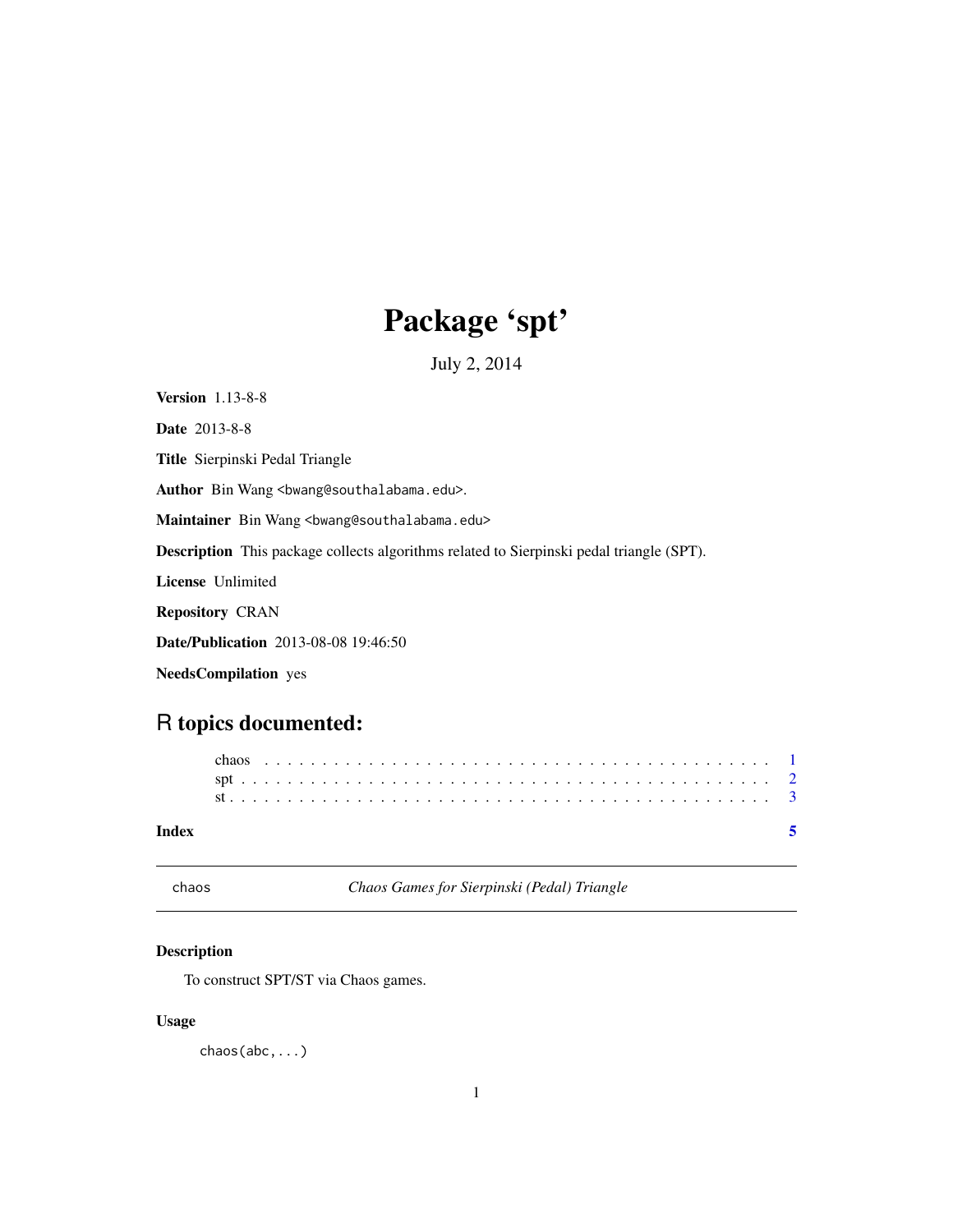#### <span id="page-1-0"></span>Arguments

| abc      | An R object of class 'st' or 'spt'. |
|----------|-------------------------------------|
| $\cdots$ | Controls.                           |

#### Details

If 'abc' is an acute triangle or obtuse 'st' triangle, the algorithms works. For obtuse 'spt' triangle, we need think of something else to measure the dimention.

#### Value

Iteration number should be large (say 10000).

#### Author(s)

B. Wang <bwang@jaguar1.usouthal.edu>

#### References

Zhang, XM., Hitt, R. Wang, B. and Ding, J. (2008). Sierpinski Pedal Triangle. Fractals. 16(2): 141-150.

#### Examples

 $(abc1 = st(50, 60))$ chaos(abc1, iter=2000)  $(abc2 = spt(50, 60))$ chaos(abc2,iter=1000)

spt *Sierpinski Pedal Triangle*

#### Description

To initial, plot and show a Sierpinski pedal triangles.

#### Usage

spt(A,B)

#### Arguments

A,B The degrees of two of the three angles of a triangle.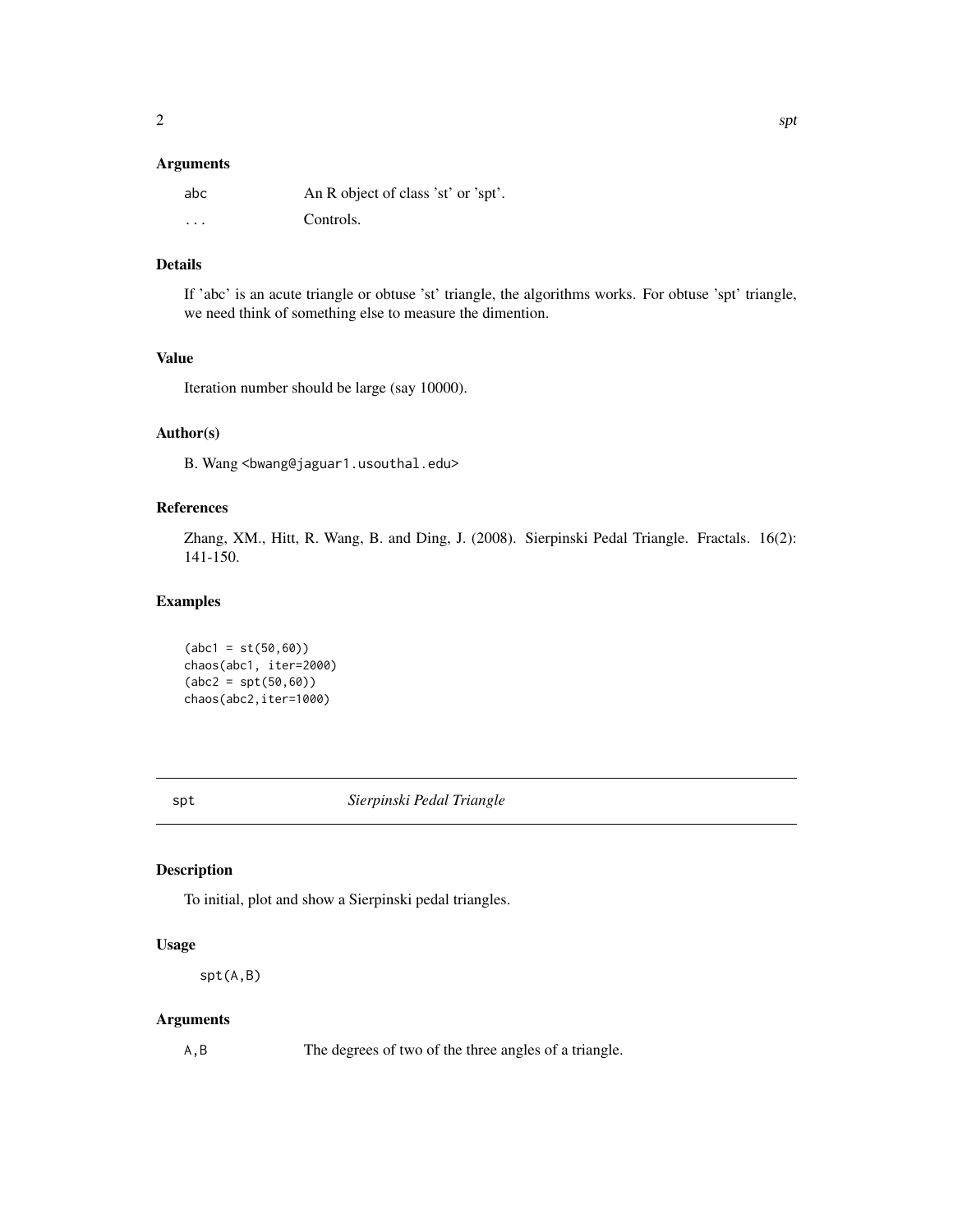#### <span id="page-2-0"></span>Details

When the original triangle is an acute triangle, the area of the smallest SPT/PT to be drawn is determined by (tol \* S), where S is the total area for plotting. No restriction is applied to iter. If the original triangle is an obtuse triangle, the largest value of iter is 12.

tol: A stopping creiteria to draw the sub-SPT. Default value 0.0001.

#### Value

The dimension of the SPT will be returned if the original triangle is an acute triangle.

The viewport of showing the SPT/ST "abc" can be changed by changing the value of abc\$viewport.

#### Author(s)

B. Wang <bwang@jaguar1.usouthal.edu>

#### References

Zhang, XM., Hitt, R. Wang, B. and Ding, J. (2008). Sierpinski Pedal Triangle. Fractals. 16(2): 141-150.

#### Examples

```
(abc = spt(50, 60))plot(abc, iter=7)
(abc = spt(50, 10))plot(abc, iter=3)
abc$viewport = c(0, -70, 84, 100)plot(abc, iter=6)
```
st *Sierpinski Triangle*

#### Description

To initial, plot and show a Sierpinski triangles.

#### Usage

st(A,B)

#### Arguments

A,B The degrees of two of the three angles of a triangle.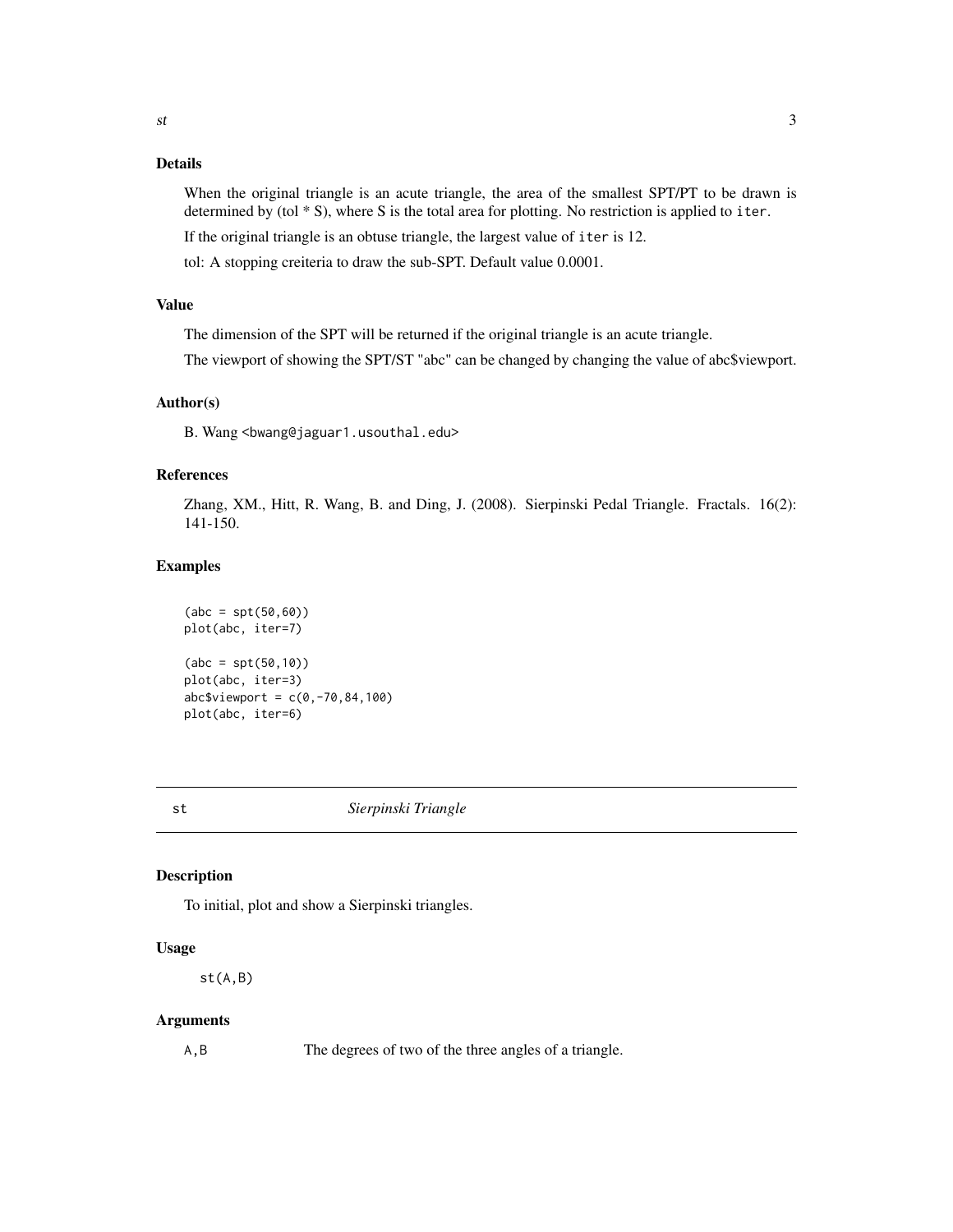#### Details

When the original triangle is an acute triangle, the area of the smallest ST to be drawn is determined by (tol \* S), where S is the total area for plotting. No restriction is applied to iter.

If the original triangle is an obtuse triangle, the largest value of iter is 12.

tol: A stopping creiteria to draw the sub-SPT. Default value 0.0001.

#### Value

The dimension of the ST will be returned if the original triangle is an acute triangle.

#### Author(s)

B. Wang <br/>bwang@jaguar1.usouthal.edu>

#### References

Zhang, XM., Hitt, R. Wang, B. and Ding, J. (2008). Sierpinski Pedal Triangle. Fractals. 16(2): 141-150.

#### Examples

 $(abc = st(50, 60))$ plot(abc, iter=10)